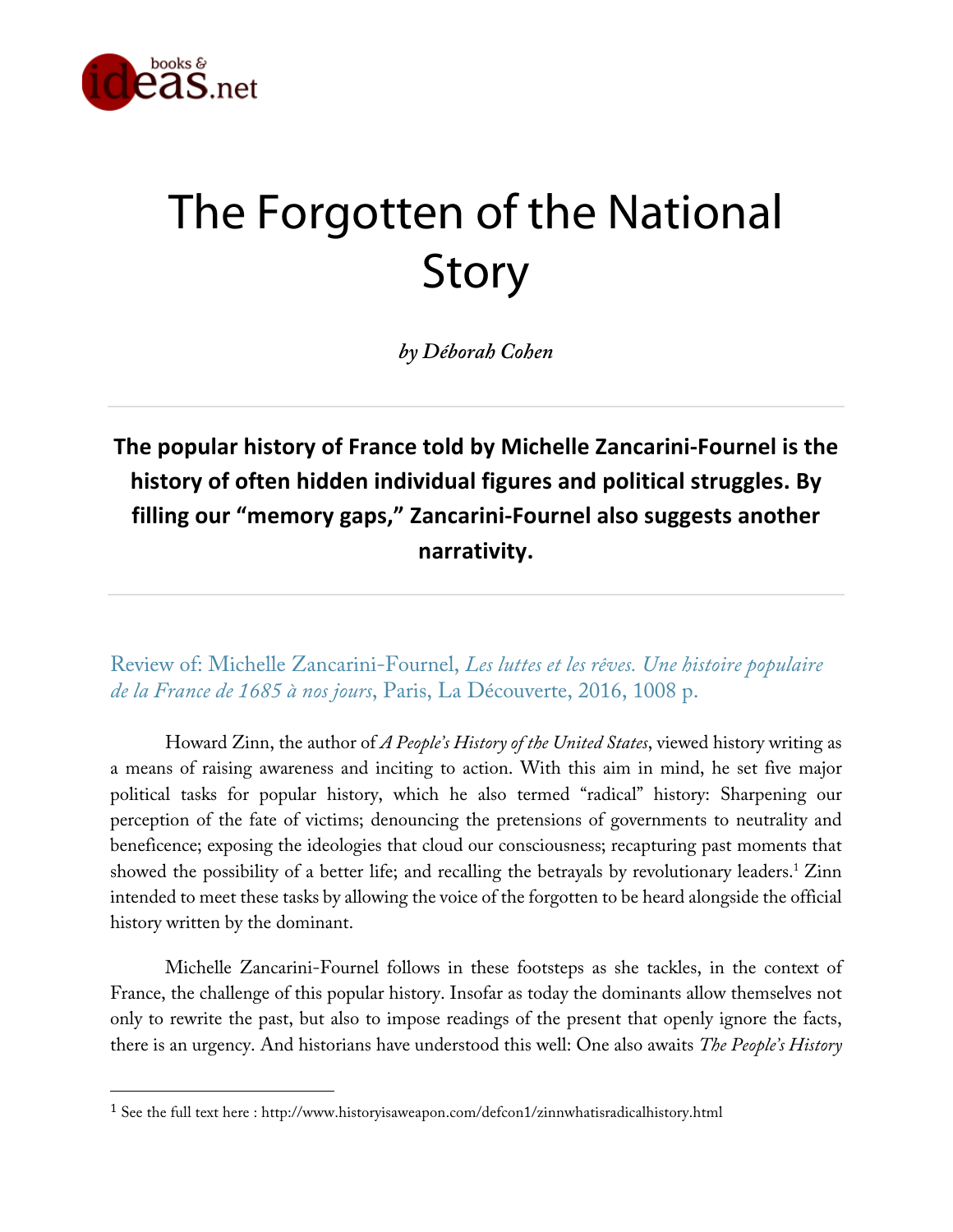*of France from the 14th Century to the Present Day* promised by Gérard Noiriel. But this was no easy challenge: We can only thank Zancarini-Fournel and her publisher, Grégoire Chamayou, for having tackled it.

The challenge was all the more difficult because popular history not only establishes another relation to sources and actors from the past, but also requires another—more lively—narrativity, one concerned with conveying the emotions of actors and the complexity of their motivations. And this may be where Zancarini-Fournel departs slightly from E. P. Thompson and Eric Hobsbawm, whose "history from below" she inherited. Marcus Rediker, the American heir to this popular history, considers that "the historian must adopt the novelist's gaze on his or her characters."<sup>2</sup> He himself evokes the popular tales from Kentucky his grandfather told him. Zancarini-Fournel opens her book by mentioning "[her] grandparents' and parents' stories," which shaped her imagination. Whether she has succeeded in giving her narrative the same vitality that ensured the success of those of Zinn, Thompson, and Rediker will be left to the reader's judgment.

## **Sidestepping Official History**

Some politicians reaffirm the need for a "national story," for a history exploited to legitimize the current world order. For her part, Zancarini-Fournel traces the "memory gaps," that which the consensual narrative has obscured, transformed, or simply forgotten. Thus, she uncovers the gaps in the memory of slavery and that of colonialism—the latter concealing, for instance, the 1,600 or so Reunionese miners who were transferred to metropolitan France between 1963 and 1981, the Malagasy uprising of 1947 and its 30,000 to 89,000 dead, or the massacres in Algeria. She traces the forgetting of all those whom the nation does not really integrate, such as immigrants (the role of communist and internationalist foreigners in the Resistance was long ignored). And she discloses the falsification attempts by a Third Republic that erased the traces of the Communards and that built the supposed archives of the "crimes of the Commune." The point is to challenge preconceived ideas—the static countryside, the war enthusiasm of 1914, the "Glorious Thirty"—and to debunk the myths of national glory. The author does not reject military history, but she writes it differently, highlighting the suffering of war, the brutality of armies, but also their hidden failures: Thus, the allegedly great Napoleon bit the dust in the Antilles in 1803, in Calabria in 1806, and in Baylen in 1808.

One must place, as Zinn did, the history of the forgotten—women, indigenous people, immigrants, workers, heretics, children—alongside official history. There are so many to save from

 

<sup>2</sup> Interview with Yves Citton, *Revue des Livres*, n° 2, Nov-Dec. 2011.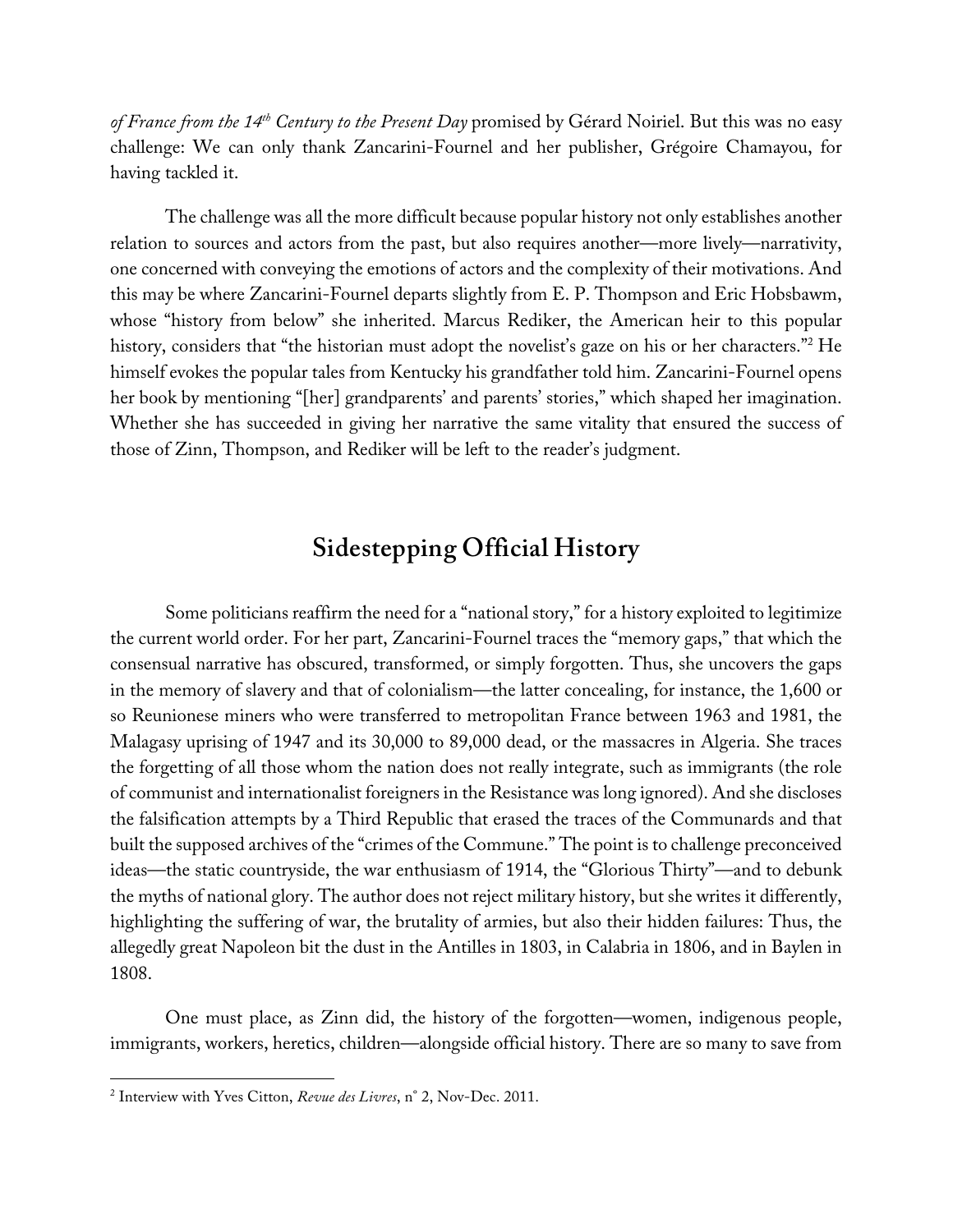what E. P. Thompson called the "immense condescension of posterity" that every reader will be able to find, depending on his or her own culture and sensibility, numerous gaps in the narrative the author proposes. Yet the book's great merit is precisely that it reveals the extent to which *all* history is discontinuous and only takes meaning from what it conceals. The national story seeks to give the illusion of continuity, as if nothing important escaped it; by contrast, *Les luttes et les rêves* makes choices—those that are rarely made. This history of the forgotten has already been written in fragments, since Zancarini-Fournel relies mainly on secondary literature for the periods beyond her specialty. She does not pretend to be reinterpreting these works, which she follows closely and cites scrupulously; however, by spinning them into the thread of long-term history, she adds a whole new dimension to their findings.

The book is not only a history of the dominated, but also another history of the dominant in which these no longer systematically play the heroes. The author, of course, sheds light on the different forms of state repression (in the late 17<sup>th</sup> century in the Cévennes, on October 17, 1961, or on February 8, 1962) and of military and police violence—a violence at once brutal and refined in its cruelty, such as when the heads of Protestant insurgents or slaves were exposed in public places. She shows the contempt and violence expressed in speeches, including those of "great men," like Tocqueville who assured his listeners that "war authorizes us to ravage" Algeria.

The dominant also played with the law, influencing its production (in 1936, the colonial circles defeated a bill granting citizenship to indigenous populations) or bending it to suit their interests (the representatives of the Saint-Domingue population in 1789 were non-elected colonists who had lobbied to join the Assembly). At times, their position even allowed them to ignore the law. Thus, the colonies appeared to be lawless zones: The proprietors of Reunion Island refused to pay their workers even after the slave trade was prohibited, and in Guadeloupe the legal provisions of 1841 aimed at improving the conditions of the slaves were no more respected than were those of 1848 or 1947 on the organization of labor. In the army, where corporal punishment had been banned in 1850, the practice continued until the  $20<sup>th</sup>$  century—as did military labor camps. But the French metropole was no exception: The merchant manufacturers of Lyon allowed themselves not to apply the tariff voted in 1831, and the rules governing the organization of labor, enacted by the Luxembourg Commission in 1848, were happily flouted. The book opens the door onto the vast cornucopia of government lies and betrayed commitments. First, there was the betrayal of promises to the colonial populations—to the dey of Algiers in 1830, Abd el-Kader in 1847, the indigenous infantry in 1918, and, of course, the Harkis. But there was also the betrayal by Jean-Pierre Chevènement, who backtracked in 1997 on the Socialist Party's promise to repeal the Pasqua-Debré laws.

Not to reproduce dominant history is also to write a history that is decentralized in space and time. When considering events usually thought of as Parisian—be they the uprisings of 1848, 1851, 1871, and May 1968, or the protests of 1995—Zancarini-Fournel takes into account the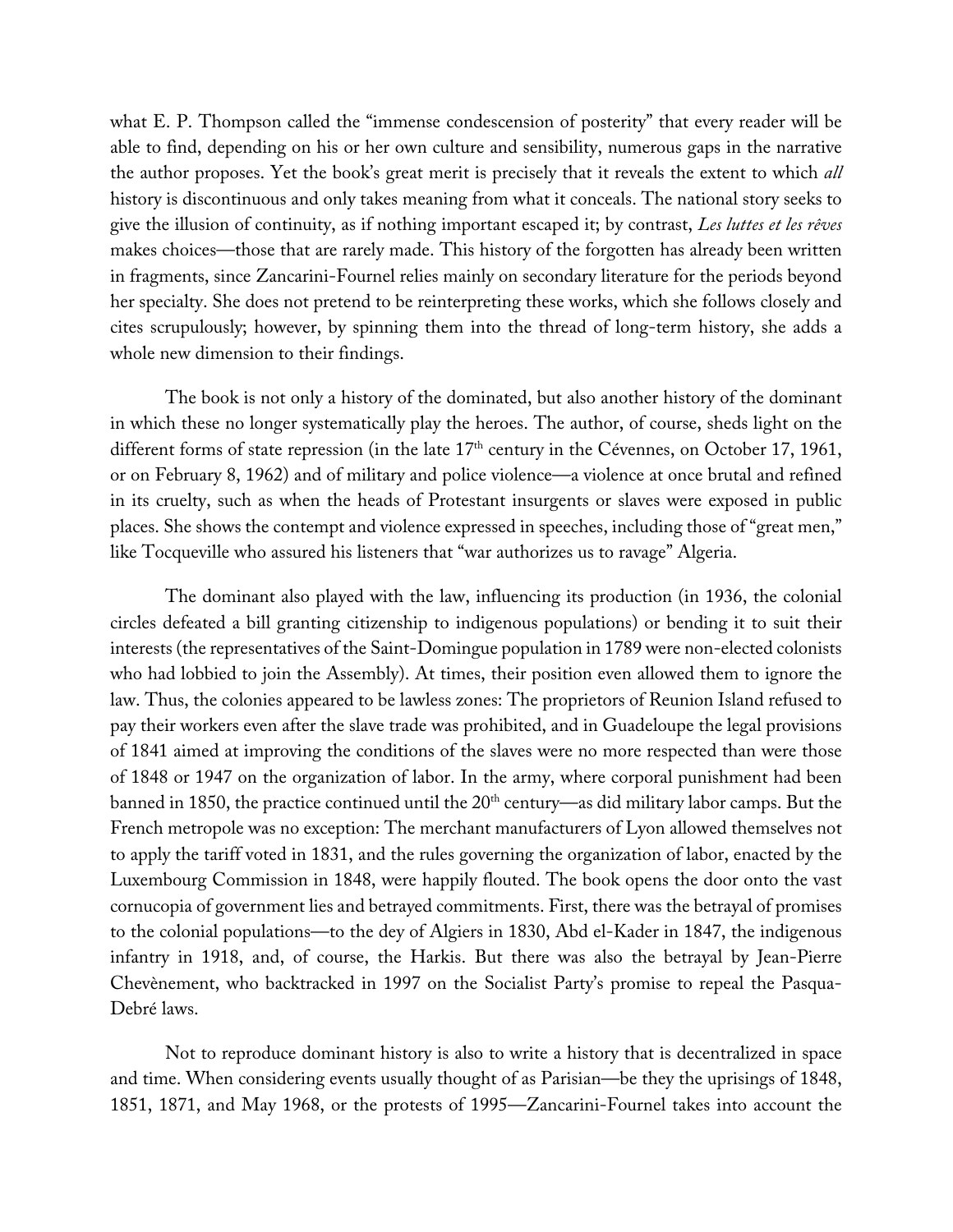provinces. But she also seeks to decentralize time, so as to extend it (1968 is a "moment," and she could have construed the Commune in the same way) and restrict it at once. By not allowing herself to be caught up in major episodes, the author can focus on low-intensity events, "microinsubordinations" (p. 788), and "small" individual actions (p. 680). Thus, she recalls how, on the evening of the uprising of June 5, 1832, "the laundryman Mina spent his time fishing the wounded who had been thrown into the Seine" (p. 252).

## **A Subjectivation of Social and Political Identities**

This history is written first starting from individual figures. Astonishing, admirable, poignant figures—oftentimes we merely glimpse them, we lose their trace, at times we have the feeling of not knowing enough to understand. An example is the story of that woman, Mokondzi mwasi, who became chief by negotiating between the colonial apparatus and Congolese villages. Taken together, however, these figures make sense. Oftentimes, history has preserved so little of them that the struggle against the complete erasure of their memory—sometimes even just of their name—is quite a challenge in itself.

How difficult, how exposed are the lives told to us by M. Zancarini-Fournel! And yet, there is no trace of miserabilism in the book: The author shows human beings acting to change their lives, or seeking spaces of freedom in the midst of oppression, navigating between social constraints and what Natalie Zemon-Davis termed "self-fashioning."

The author takes into account all dimensions of subjectivity—the fears, anxieties, and joys—in particular by being attentive to the imprint of history on bodies, but also on souls. This is the imprint of post-traumatic shock, of the "African nostalgia" which struck the soldiers sent to Algeria in the mid-19<sup>th</sup> century, resulting in the many suicides that pepper the narrative.

To start from individuals is an ethical and political choice. It is also a choice of method, the one taught to us by Antonioni's *Blow-Up*: A story made of close-ups can see something else. It complicates the picture infinitely, as men and women seen up close are often neither monsters nor heroes: "The same men who write tenderly to their mother are also those who commit massacres and rapes" (p. 200), or attack a synagogue and Jews' houses after having accomplished their duty as voters (p. 303). To say that history is made by men and women is not to reduce it to individual choices, nor to neglect the forces that drive individuals—quite the contrary.

It is sometimes said—as an excuse for not writing it—that sources are lacking for popular history. We see here that this is not the case. Judicial or police sources, commissions of inquiry, letters, ex-votos, books of accounts, memoirs, newspapers, pamphlets, posters, popular songs and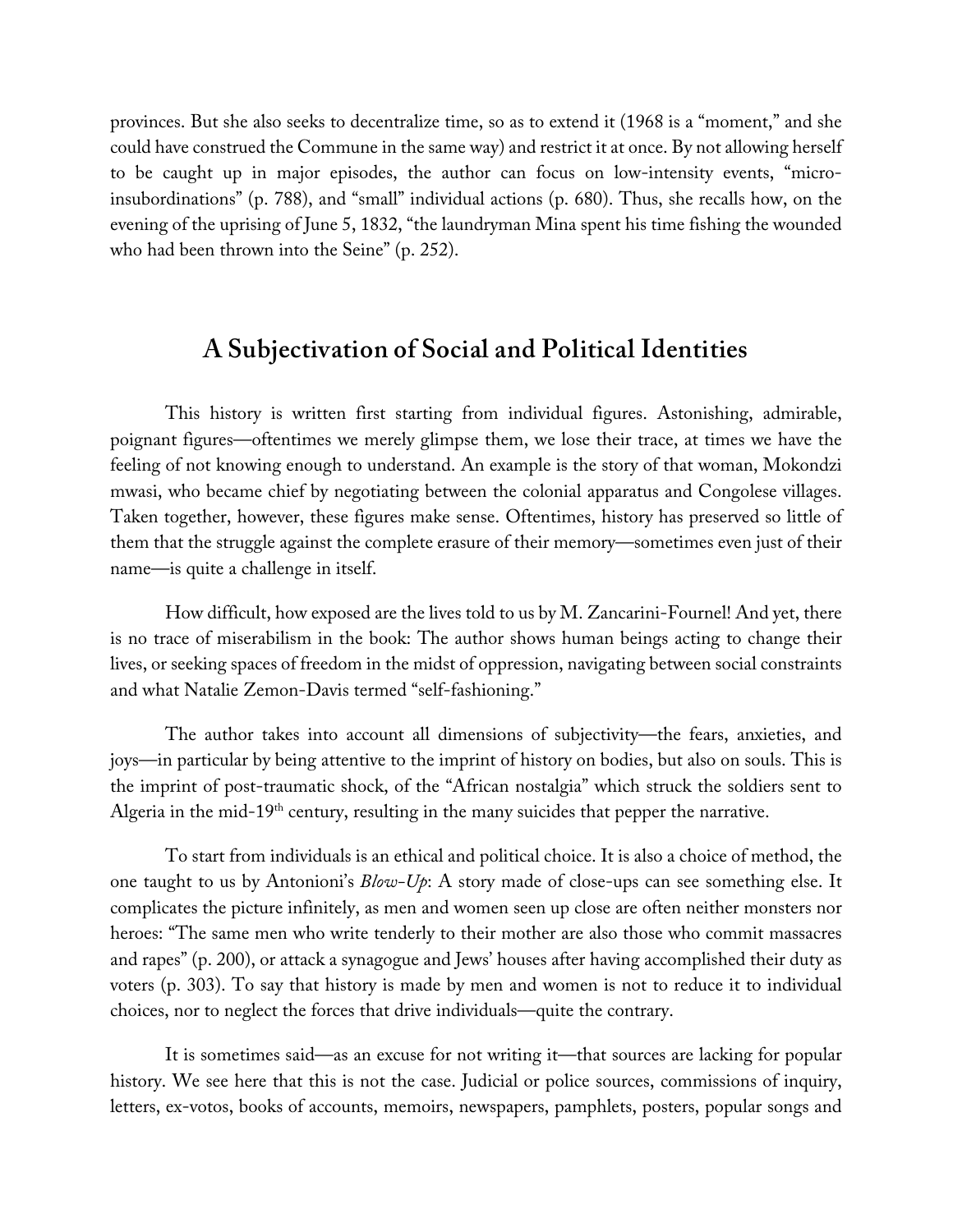poems, diaries, interviews, photographs, films: Sources abound, even for ancient times. And the history written by Zancarini-Fournel is a lively one; it is a history that went searching in the secondary literature for traces of these sources very close to actors. To make us feel the past, the author also uses literature and painting, taking us on a journey with Chateaubriand, Hugo, Rimbaud, and Georges Dahiel. It is to our subjectivities that this history of individual and collective ways of entering History is addressed.

## **How Men and Women Struggle**

Without denying a certain effectiveness to trade unions and parties, Zancarini-Fournel is interested primarily in more autonomous collectives. In this she is the child of an era which is described at the end of the book—the era of associations (for the right to housing), networks (of nurses or farmers), and movements (of undocumented migrants). Thus, she shows revolt's ability to organize "order in disorder" (p. 250). She also presents direct democracy in action (in 1792 or in 1840), the worker-controlled Berliet and Lip factories, as well as the emergence of concrete modes of contestation, mutualism, and forms of community life (around Pierre Leroux in 1843) such as consumer cooperatives and soup kitchens.

While the struggle often involved violence, the latter seems to have been a last resort. A winemaker claimed in 1970: "When we vote on motions, no one hears us; when we end up smashing everything, we are heard" (p. 728). Thus he echoed that club of Lyonnaise Women who in 1792 would have liked "to provide themselves with subsistence without needing to resort to these violent means" (p.130). Zancarini-Fournel shows the dominated trying their hand at enforcing the law: The peasant communities of the 18<sup>th</sup> century sought to defend communal lands before the court by bringing proceedings against their lords. They often met with as little success as did Vincent Oge, who was accused in 1790 of holding an illegal gathering for asking the governor of Saint-Domingue to apply the decree favoring freedmen and people of mixed-blood. The dominated also tried to skirt the edges of the law: In 1789, town workers could only participate in the drafting of the list of grievances as members of corporations; yet, 2,000 excluded weavers nonetheless attempted to contribute as "people of no corporation" (p. 97).

Collective resistance also involved insults, irony, and symbols. Dance itself could become discourse (pp. 453-55), and riots could go hand in hand with celebrations—e.g., in 1789 at the toll houses, just as in 1936 at the Renault-Billancourt factory. Celebrations expressed the joy of solidarity, as practiced by villagers who hid salt smugglers and refractory soldiers in the 18<sup>th</sup> century, or by workers who hosted the displaced children of strikers in 1909. Yet Zancarini-Fournel does not construe this solidarity as evidence of a shared condition: Maroon hunting was sometimes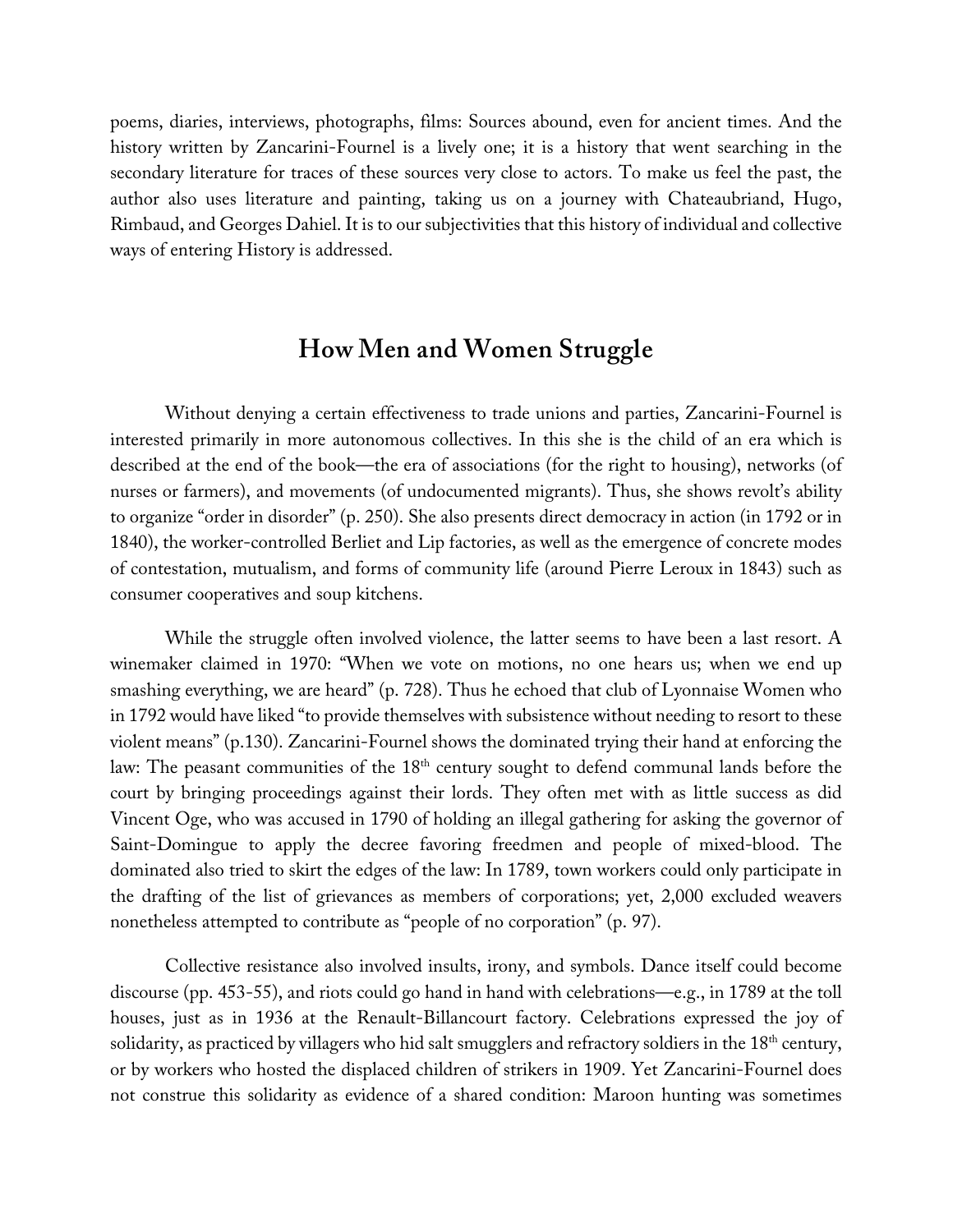performed by militias composed of mulattoes and blacks; French workers sometimes pitted themselves against their immigrant co-workers, Yellows against strikers, neighbors against neighbors (as in the Olivier-de-Serres housing project in 1975); the forces of repression sent against proletarians in struggle were very often composed of their alter egos (in Saint-Brieuc, on April 6, 1972, the inseparable high school friends Burniaux and Antignac clashed with each other during the repression of the Joint Français strike).

Conversely, to the extent that Zancarini-Fournel does not construe struggle as the inescapable result of social position, she can describe furtive encounters between elites and peoples: mayors and the deserters or strikers to whom they gave support, workers and students in 1968, intellectuals and artists. Some paid a high price for their commitment. In 1789, the judge of Petit-Goâve, Ferrand de Baudières, was murdered for writing a memorial for people of color. In 1959, the vice-rector of Martinique, Alain Plenel, delivered an anti-colonialist speech in Fort-de-France: He was immediately recalled. At other times, equally committed elites could escape repression with greater ease. This was the case of the veterinary school students who were spared after the Lyon uprising of June 1849.

The role of the dominated could also be indirect. The book poses the question of empowerment, of that which, beyond anger, helps to sustain revolt. Some elite speeches could provide concepts and hopes. Such was the case with a letter by Condorcet, president of the Society of the Friends of the Negroes, and with the word "liberty," both of which helped to give impetus to the Guadeloupe uprising of 1790.

Revolt was also sustained by the memory of past struggles. During the food riots of 1816- 1817 in the northern and western countryside, what one heard were the principles of the Revolution. In Algeria, indigenous poetry has preserved the exact memory of the "enfumades" of 1844-1845. The memory of the Communards, that of the 1948 miners' strikes, or that of Charonne for the French Communist Party, are still being transmitted in families and in activist groups, despite being suppressed by official French history, or, as in the fight for the Larzac, despite being petrified in an ecomuseum. Likewise, the great fresco proposed today by Michelle Zancarini-Fournel participates in the preservation of a living memory, capable of arming the struggles to come.

> First published in laviedesidees.fr, 24 March 2017. Translated from the French by Arianne Dorval with the support of the Florence Gould Foundation.